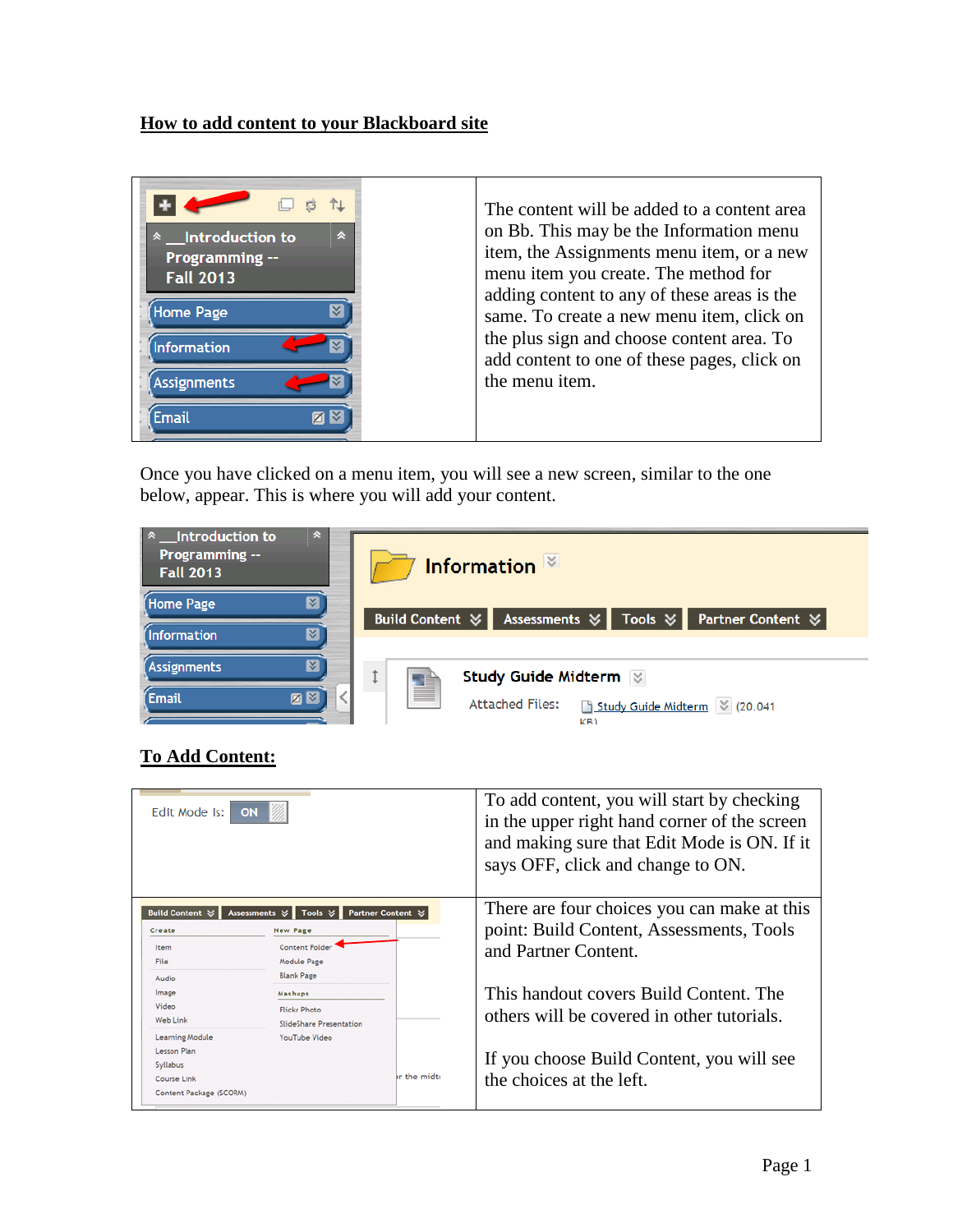- You will probably want to start by creating a Content Folder. This will allow you to orgainze your material for your students. You might create a folder called Chapter 1 and another called Chapter 2 and so on.
- Once you have the folder created, click on the Folder link (e.g., Chapter 1) in order to add content to that folder.
- Choose from the list the type of content you want to add. You will need to complete the template provided. The information needed is fairly self-explanatory. I have included a sample of the template you would see if you choose "Item."

You will see a dialog box where you will enter a name for the item. (See image below.) BB PRACTICE > CONTROL PANEL > ASSIGNMENTS > SAMPLE > ADD ITEM



This is the simplest way to enter coontent. You may use the format buttons on the toolbar to add bold, color, bullets, etc. There is also a spell check feature, but it doesn't check as you type like the spell checker in Word. If you have already created a syllabus or an assignment in Word and would like your students to have access to this information, but you don't want to retype it, you can attach your file to the BlackBoard class site.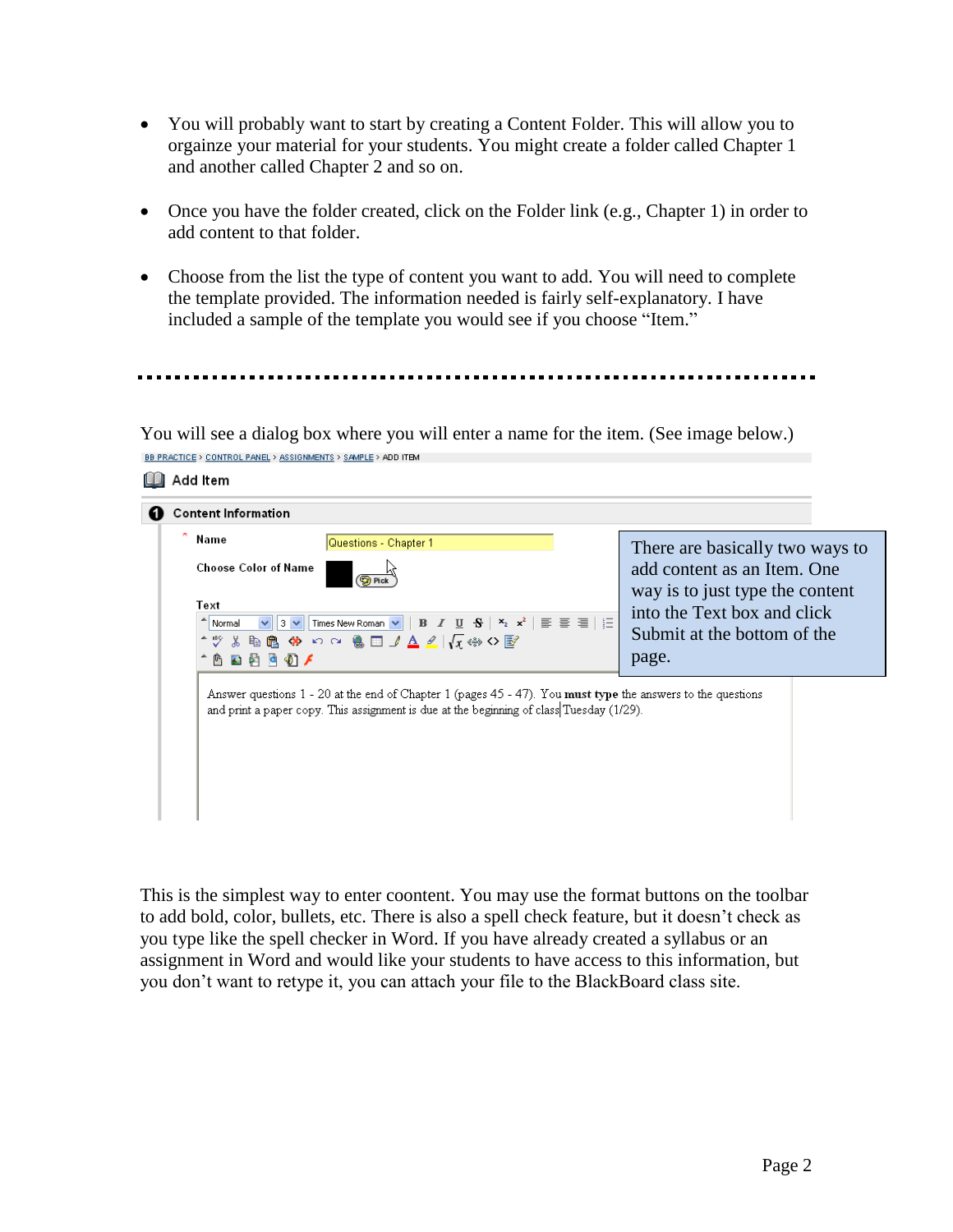The other way to add content through the Item feature is to link to a file you have stored on your computer. Complete the template above, adding the Item name and explanatory text (if needed). Scroll down until you see Attachments. Click the Browse My Computer button.

## **ATTACHMENTS**  $2.$

|             | If you select a file you do not want, click Do Not Attach to remove the attachm |  |  |
|-------------|---------------------------------------------------------------------------------|--|--|
| Attach File | Browse My Computer   Browse Course                                              |  |  |
|             |                                                                                 |  |  |

This will bring up a dialog box similar to when you are opening a file in any other application. Choose the file that contains your information and click Open.

| <b>Choose file</b>                                               |                                                                                                                                                                                                                   |                 |  |        |        |
|------------------------------------------------------------------|-------------------------------------------------------------------------------------------------------------------------------------------------------------------------------------------------------------------|-----------------|--|--------|--------|
| Look in:                                                         | SemesterWork                                                                                                                                                                                                      |                 |  | ←白び雨 → |        |
| My Recent<br>Documents<br>Desktop<br>My Documents<br>My Computer | ClassNotes.pdf<br>FreeLegalItems20080118.ppt<br>IT4043_Networks.doc<br>libmp3lame-win-3.97.zip<br>D names.txt<br>F<br>Prob2Read.txt<br>$\mathbb{E}$<br>ReadNames.txt<br>test1.mp3<br>test1.ogg<br>ଢ<br>'test1.wav |                 |  |        |        |
| My Network                                                       | File name:                                                                                                                                                                                                        | ClassNotes.pdf  |  |        | Open   |
| Places                                                           | Files of type:                                                                                                                                                                                                    | All Files (*.*) |  |        | Cancel |